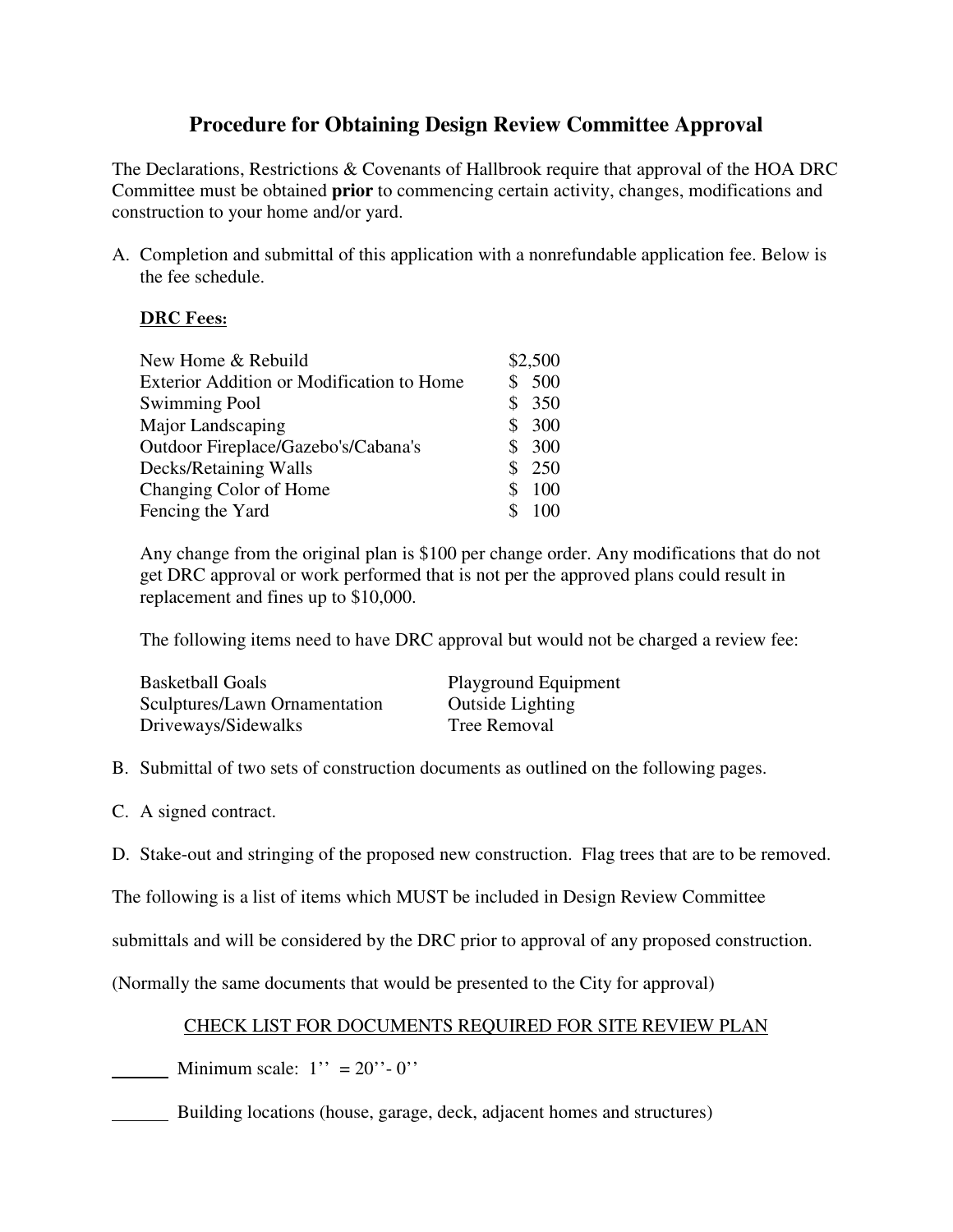- Line of proposed roof overhangs
- Property lines (survey may be required)

Direction of primary views

Natural site topography

**Existing trees, shrubs, and other natural features, such as rock outcroppings** 

**Proposed removal of trees (See note below)** 

**Privacy screening and/or service yard** 

Outdoor lighting layout

North arrow

- Setbacks and easements side yard, front and rear (Note: Dimension of the common area surrounding the lot must be noted on the site plan)
- **Construction staging and access areas**
- **Temporary structures**
- Proposed landscape plan and description of plant material and berm locations (if planned). May be submitted at a later date for approval.

A HALLBROOK TREE CUTTING PERMIT will be required with all plan submittals when

cutting trees other than those necessary for removal within the building/home envelope and

driveway area. This requirement has been determined necessary to assure compliance with

HALLBROOK environmental concerns. The permit can be arranged through the DRC.

#### ARCHITECTURAL PLANS REQUIRED:

#### Floor Plans

Minimum scale:  $1/8$ " = 1" - 0" for preliminary submittal,  $\frac{1}{4}$ " for final submittal.

North arrow

Overall exterior dimensions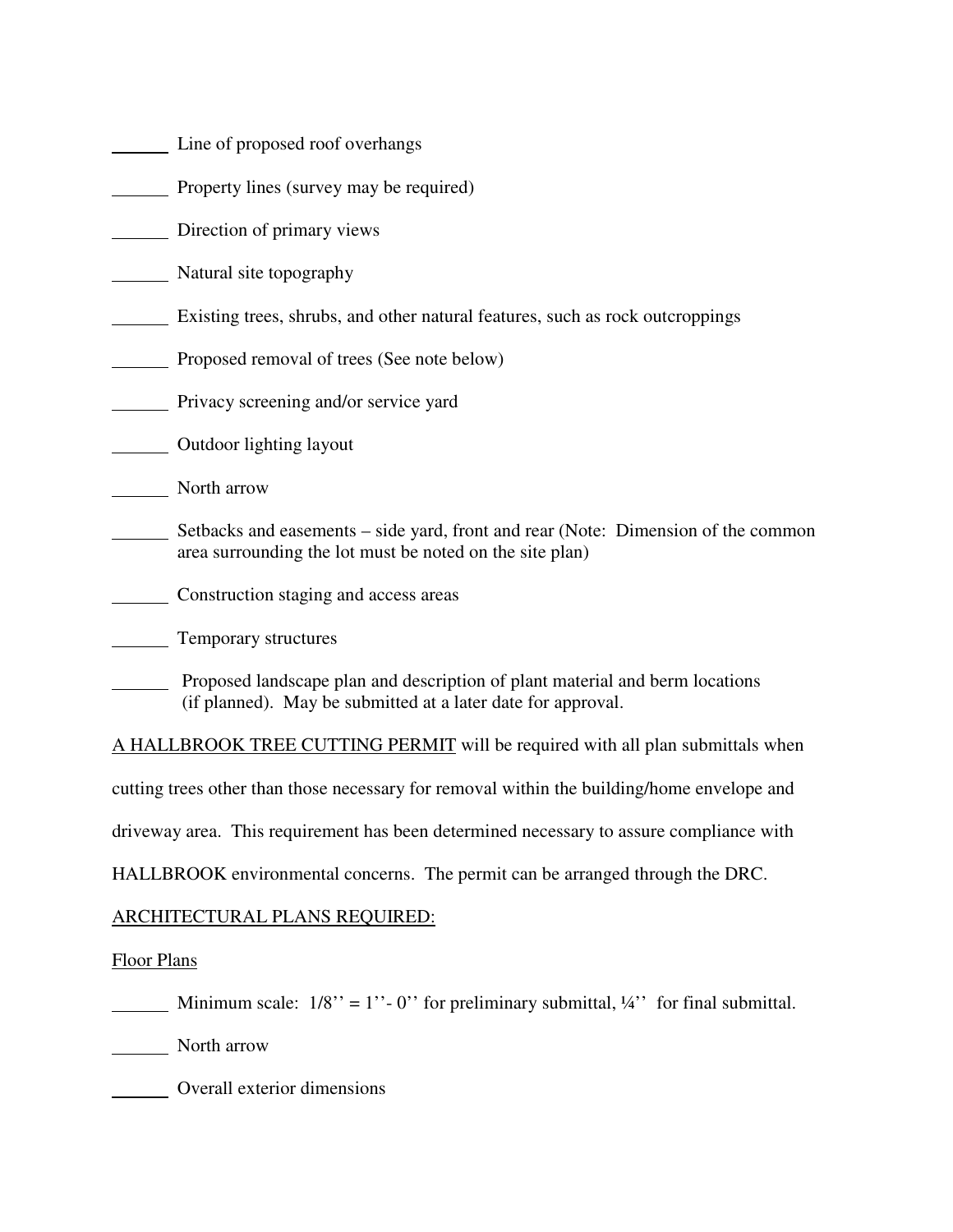|            | Door and window openings                                                                                                        |                                                                                                         |  |  |  |  |
|------------|---------------------------------------------------------------------------------------------------------------------------------|---------------------------------------------------------------------------------------------------------|--|--|--|--|
|            | Walls, partitions and stairways                                                                                                 |                                                                                                         |  |  |  |  |
|            | Decks and porches                                                                                                               |                                                                                                         |  |  |  |  |
|            | Type and location of outdoor heating and cooling units                                                                          |                                                                                                         |  |  |  |  |
| Elevations |                                                                                                                                 |                                                                                                         |  |  |  |  |
|            | Building elevation showing all views at minimum of $1/8$ " = $1$ " – 0" scale                                                   |                                                                                                         |  |  |  |  |
|            | Door and window openings                                                                                                        |                                                                                                         |  |  |  |  |
|            | <b>ALL</b> exterior building features<br>Roof materials<br>Types of materials (samples may be required)<br>Siding<br>Fireplaces | Rims and faces (note sizes)<br>House numbers<br>Solar panels and/or mechanical units<br>Lights<br>Decks |  |  |  |  |
|            | Railings                                                                                                                        | Cornice and fascia details                                                                              |  |  |  |  |

IMPORTANT: Show the proposed structure's floorlines, wall heights, overall building height, foundation lines and the finish grade. Submit sample chip of exterior paint color if it is being changed.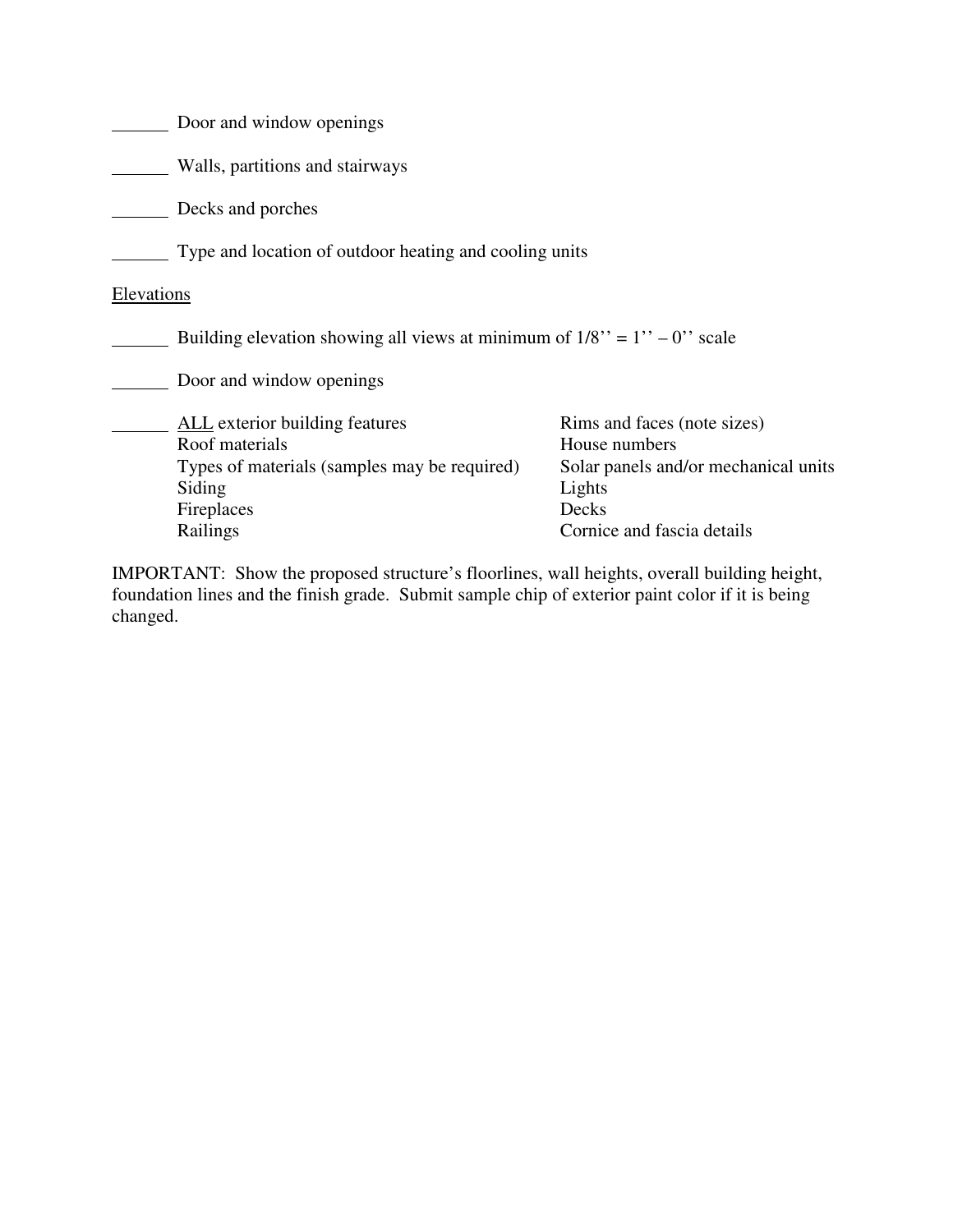#### **FORM B**

# HALLBROOK FARMS SINGLE-FAMILY RESIDENCE COMMUNITY ("COMMUNITY") DESIGN REVIEW COMMITTEE CONSTRUCTION AGREEMENT (FOR ALTERATION/REMODEL/LANDSCAPING)

As a Community homeowner(s) requesting an alteration/remodel or landscaping to the

 $h$ ome at  $\frac{1}{h}$ , I/we,  $\frac{1}{h}$ 

, (print or type names) have read the current Design Standards and

the submittal form and fully understand the requirements of this construction submittal.